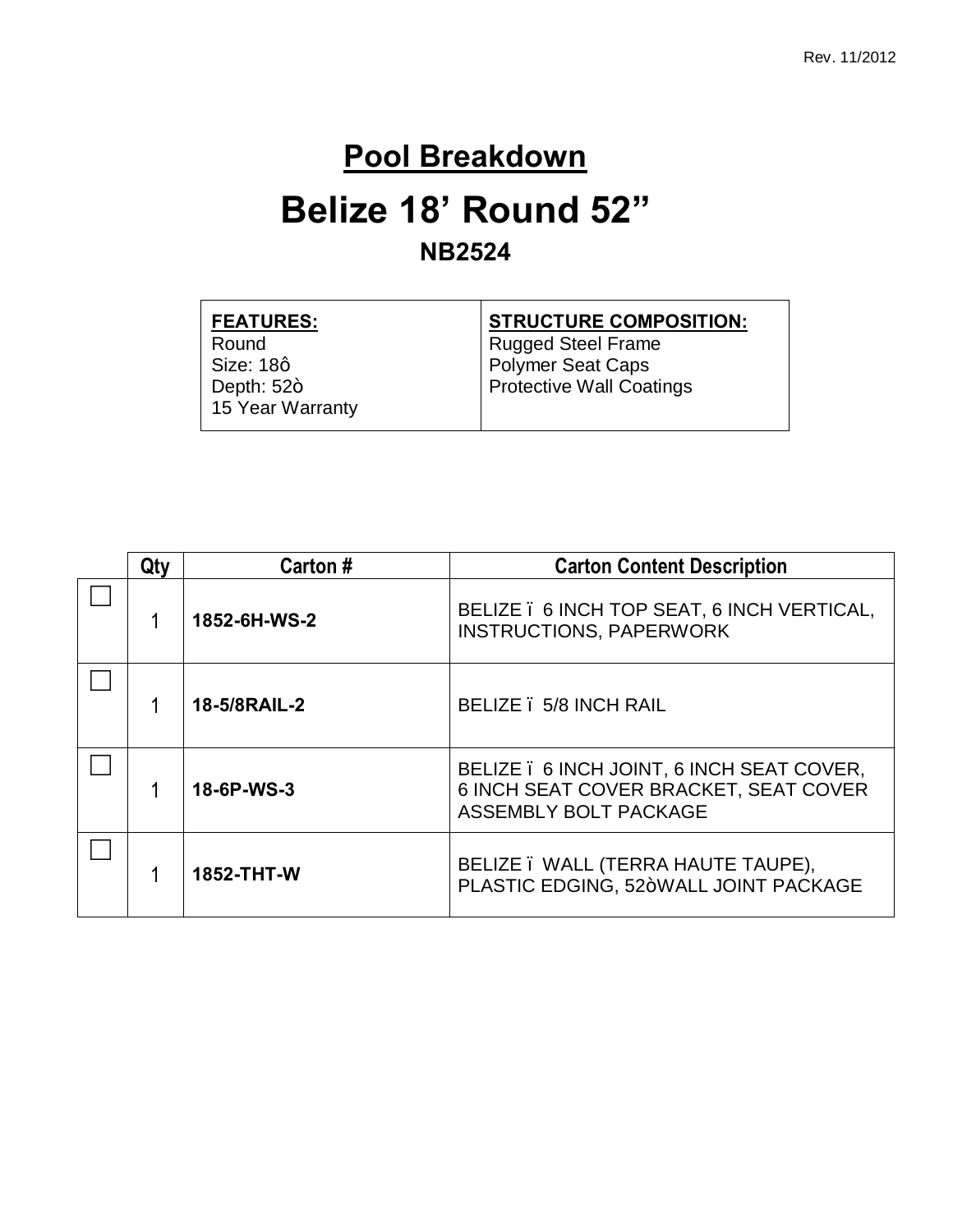## **Carton Breakdown Belize 18' Round 52"**

**NB2524**

|                                                                  | Key#                       | Qty | Item#                             | Mfg Part # | <b>Part Description</b>              |  |
|------------------------------------------------------------------|----------------------------|-----|-----------------------------------|------------|--------------------------------------|--|
|                                                                  | FRAME CARTON #1852-6H-WS-2 |     |                                   |            |                                      |  |
|                                                                  | 1                          | 12  | <b>NBP1028</b>                    | 2366       | 6in Vertical (52+High)               |  |
|                                                                  | 6                          | 12  | <b>NBP1023</b>                    | 1164       | 6in Top Seat L=1429mm (56-1/4+) 15ft |  |
|                                                                  | ---                        | 1   |                                   | 0022       | Warranty                             |  |
|                                                                  | $---$                      | 1   |                                   | 0023       | <b>Safety Decals</b>                 |  |
|                                                                  |                            | 1   |                                   | 0024       | Parts List + Frame Instruction       |  |
|                                                                  | ---                        | 1   |                                   | 0025       | <b>Safety Booklet</b>                |  |
|                                                                  |                            | 1   |                                   | 0001       | <b>Round Instruction Manual</b>      |  |
|                                                                  |                            |     |                                   |            |                                      |  |
|                                                                  |                            |     | <b>FRAME CARTON #18-5/8RAIL-2</b> |            |                                      |  |
|                                                                  | 4                          | 24  | <b>NBP1055</b>                    | 1618       | 5/8in Rail L=1431mm (56-3/8+)        |  |
|                                                                  |                            |     |                                   |            |                                      |  |
|                                                                  |                            |     | <b>FRAME CARTON #18-6P-WS-3</b>   |            |                                      |  |
|                                                                  | $\overline{2}$             | 12  | <b>NBP1068</b>                    | 2168       | 6in Resin Joint - Upper              |  |
|                                                                  | $\overline{7}$             | 12  | <b>NBP1030</b>                    | 2464       | 6in Seat Cover Bracket               |  |
|                                                                  | 8                          | 12  | <b>NBP1029</b>                    | 2463       | 6in Seat Cover                       |  |
|                                                                  | 10                         | 12  | <b>NBP1069</b>                    | 2268       | 6in Resin Joint - Lower              |  |
| Seat Cover Assembly Bolt Package (Part # 3318 / Order # NBP1032) |                            |     |                                   |            |                                      |  |
|                                                                  | 3                          | 132 | <b>NBP1032</b>                    | 0341*      | #12 Sheet Metal Screw                |  |
|                                                                  | 3                          | 12  | <b>NBP1032</b>                    | 2402*      | <b>Resin Seat Cover Cap</b>          |  |

\*These part # are not available to purchase separately. They must be purchased as the Seat Cover Assembly Bolt Package, Order # NBP1032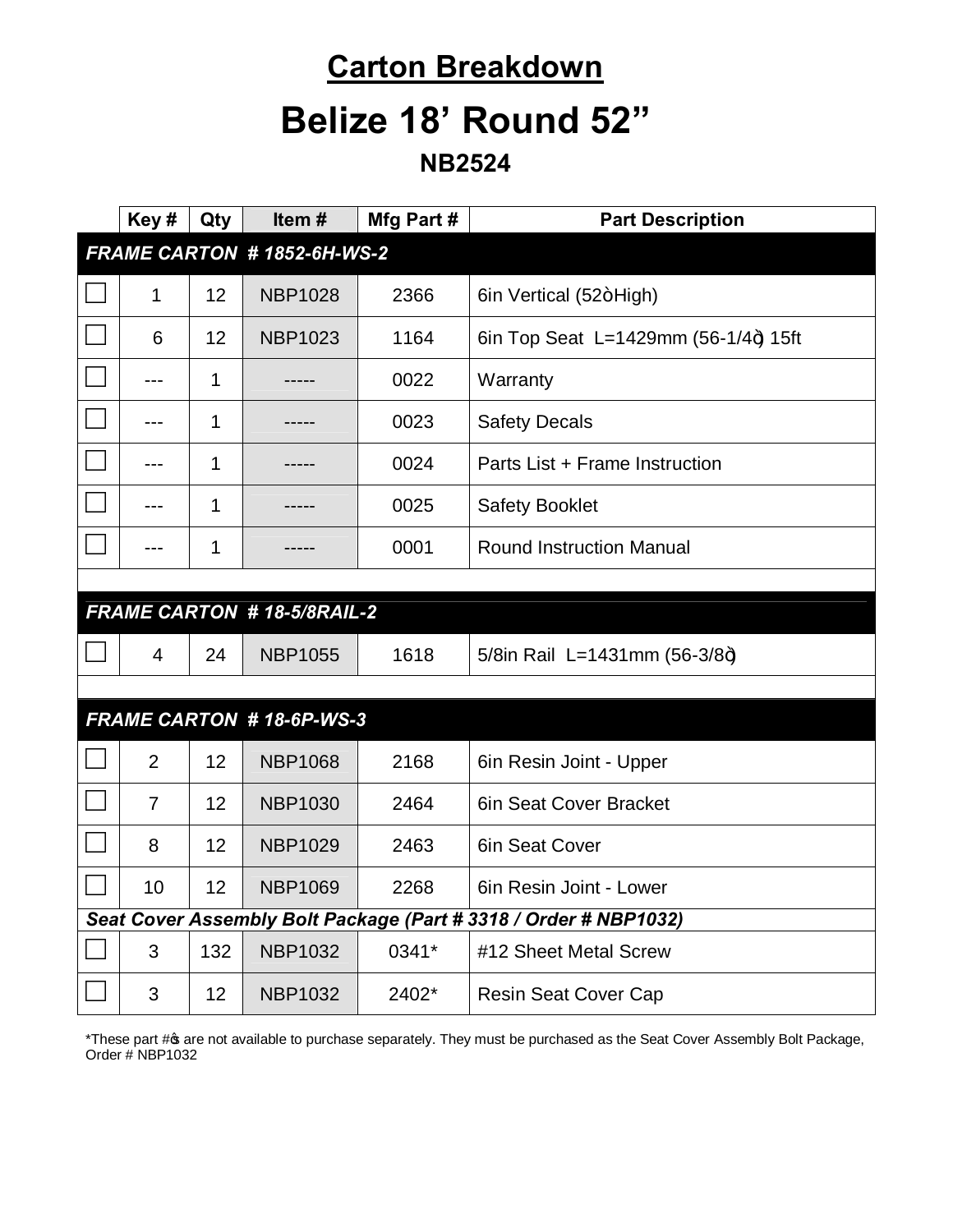# **Carton Breakdown**

## **Belize 18' Round 52"**

**NB2524**

| Key#                                                       | Qty | Item $#$       | Mfg Part # | <b>Part Description</b>                          |  |
|------------------------------------------------------------|-----|----------------|------------|--------------------------------------------------|--|
| <b>WALL CARTON #1852-THT-W</b>                             |     |                |            |                                                  |  |
| 5                                                          | 14  | <b>NL107</b>   | 8100       | <b>Plastic Edging</b>                            |  |
| 9                                                          |     | PC5208         | 52+Wall    | <b>Terra Haute Taupe Wall</b>                    |  |
| 52" Wall Joint Bolt Package (Part # 0113, Order # NBP1021) |     |                |            |                                                  |  |
| 3                                                          | 26  | <b>NBP1021</b> | 0513*      | $\frac{1}{4}$ +x $\frac{1}{2}$ +Truss Head Screw |  |
| 3                                                          | 51  | <b>NBP1021</b> | $0411*$    | 1/ <sub>4</sub> +Reinforcing Washer              |  |
| 3                                                          | 26  | <b>NBP1021</b> | 0611*      | $1/4 + N$ ut                                     |  |

\*These part # are not available to purchase separately. They must be purchased as the Wall Joint Bolt Package, Order # NBP1021